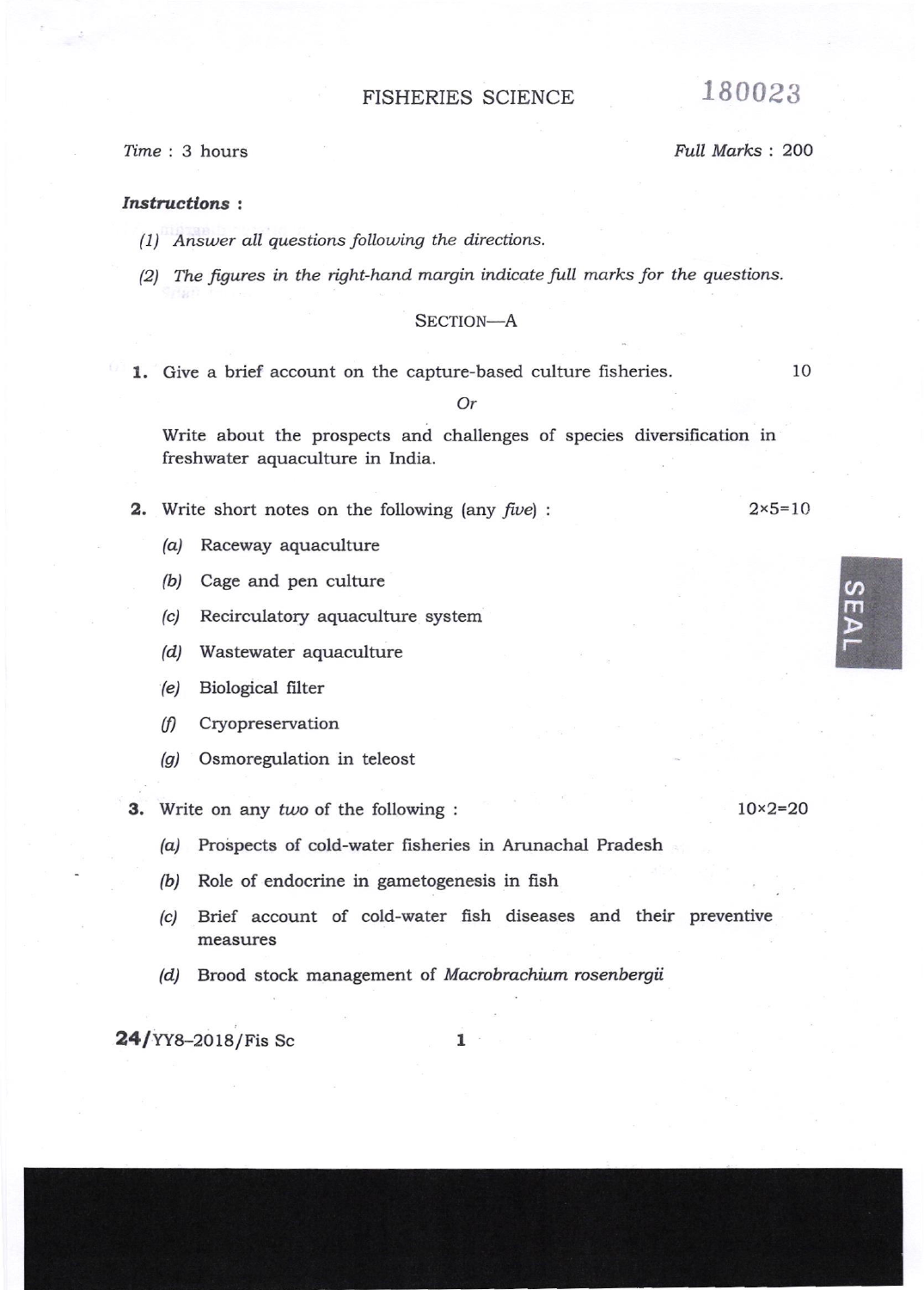# SECTION-B

# ( Fishery Biology )

4. Explain the countercurrent mechanism in teleost with proper diagram. 10

Or

What are different methods for age and growth determination of fish?

- 5. Write short notes on any *five* of the following :
- $2 \times 5 = 10$

- (a) Mangroves ecosystem
- (b/ Pituitary gland
- (c) Reservoir fisheries management
- (d) Fly casting
- (e) Ornamental fishery resources of North-East India
- $(f)$  MSY and MEY
- (g) Beel fisheries management
- 6. Answer any two of the following :

#### 1Ox2=2O

- $(a)$  Write a brief note on  $ex$  situ and in situ conservation measures of fish germplasm.
- $(b)$  Explain the digestive system of finfishes.
- (c) Explain the maturity stages of finfishes (both male and female).

 $24$ /YY8-2018/Fis Sc 2 2 | P.T.O.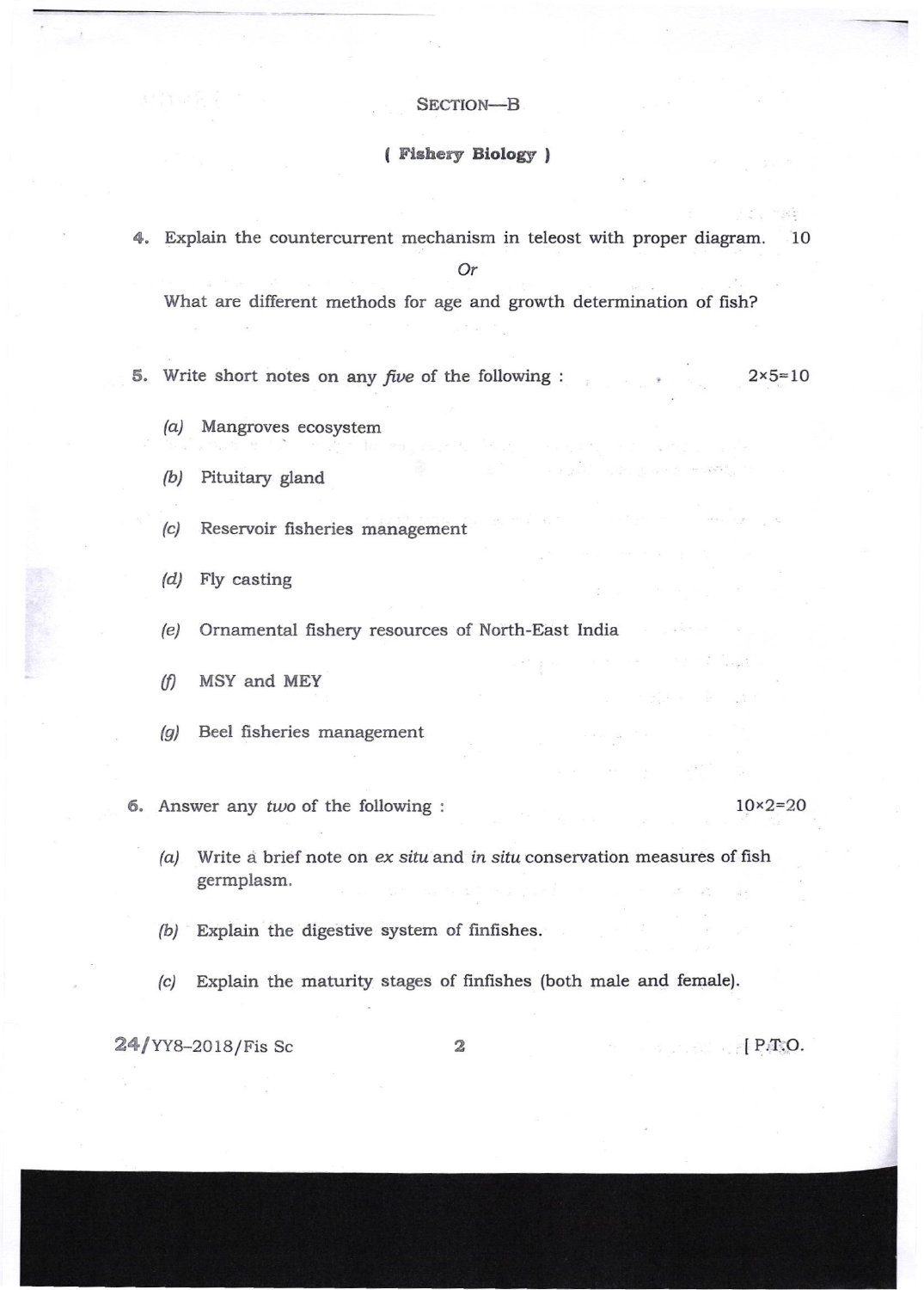# SECTION-C

# ( Fishery Hydrography )

7. "Planktons are the basis of fish culture." Explain.

Or

Write a brief note on standard operating procedure for soil and water quality management in carp culture.

8. Write short notes on any *five* of the following :

 $2 \times 5 = 10$ 

10

 $(a)$  EIA

(b) Micronutrients role in aquaculture

(c) Biological productivity

(d) Harmful Algal Bloom (HAB)

(e) Methods of aquatic weed control

 $(f)$  Bioremediation

(g) Aquatic insects control

9. Define primary productivity. What are different methods used for estimation of primary productivity? Explain any one.  $-1+1+8=10$ 

Or

Define ecosystem. What are different biotic and abiotic factors affecting the productivity of an ecosystem? Explain.

 $24$ /YY8-2018/Fis Sc

3